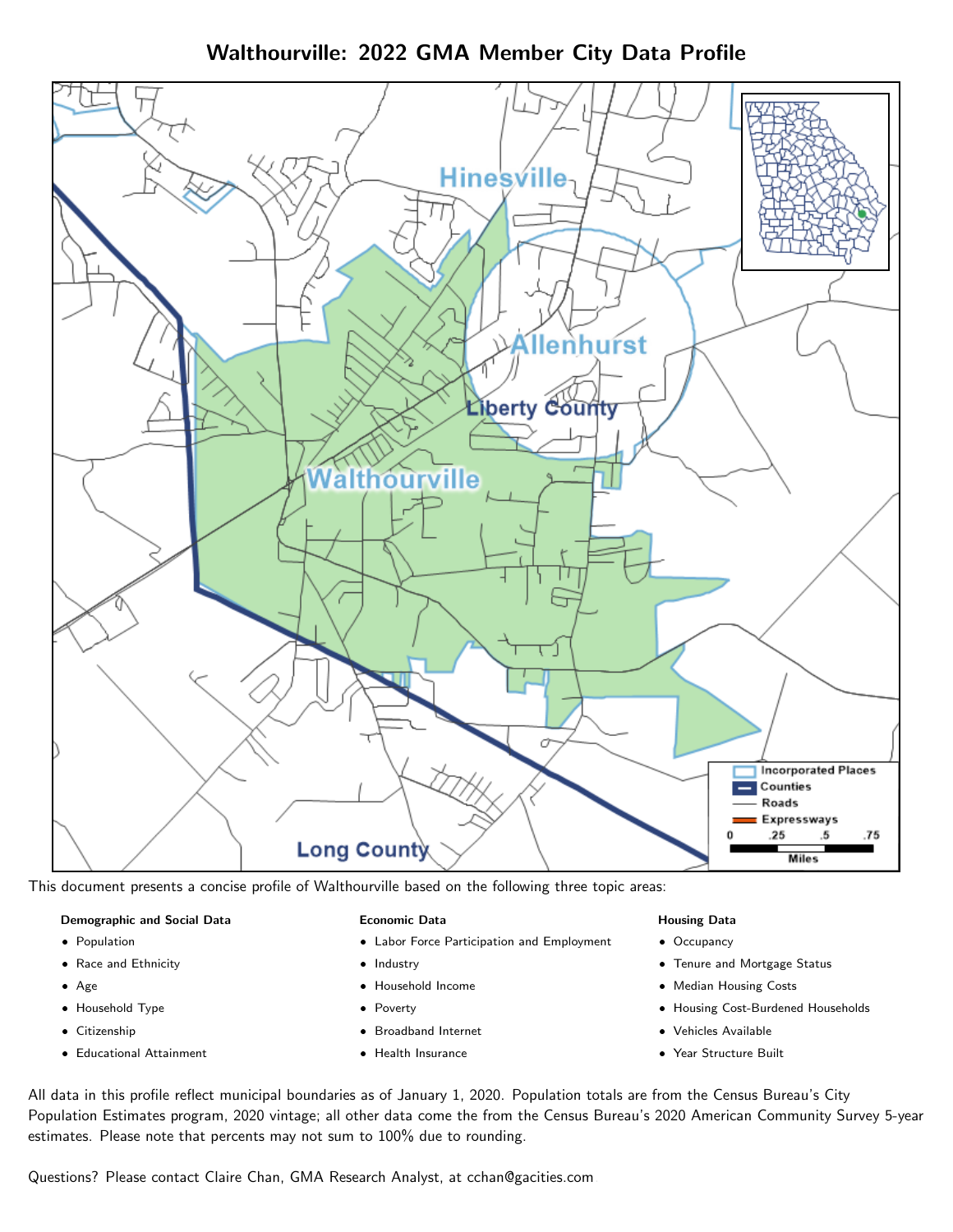# Walthourville: Demographic and Social



Age

**Citizenship** 

0% 2% 4% 6% 8% 10% Male and America Contract Contract Contract Contract Contract Contract Contract Contract Contract Contract Contract Contract Contract Contract Contract Contract Contract Contract Contract Contract Contract Contract Contrac 10% 8% 6% 4% 2% 85 and over 80-84 75-79 70-74 65-69 60-64 55-59 50-54 45-49 40-44 35-39 30-34 25-29 20-24 15-19 10-14 5-9 Under 5



Source: American Community Survey, 2020 5-year estimates, table B05002 Source: American Community Survey, 2020 5-year estimates, table B15002

#### Race and Ethnicity



Source: U.S. Census Bureau, City Population Estimates, 2020 vintage Source: American Community Survey, 2020 5-year estimates, table B03002

#### Household Type



Source: American Community Survey, 2020 5-year estimates, table B01001 Source: American Community Survey, 2020 5-year estimates, table B11001

#### Educational Attainment



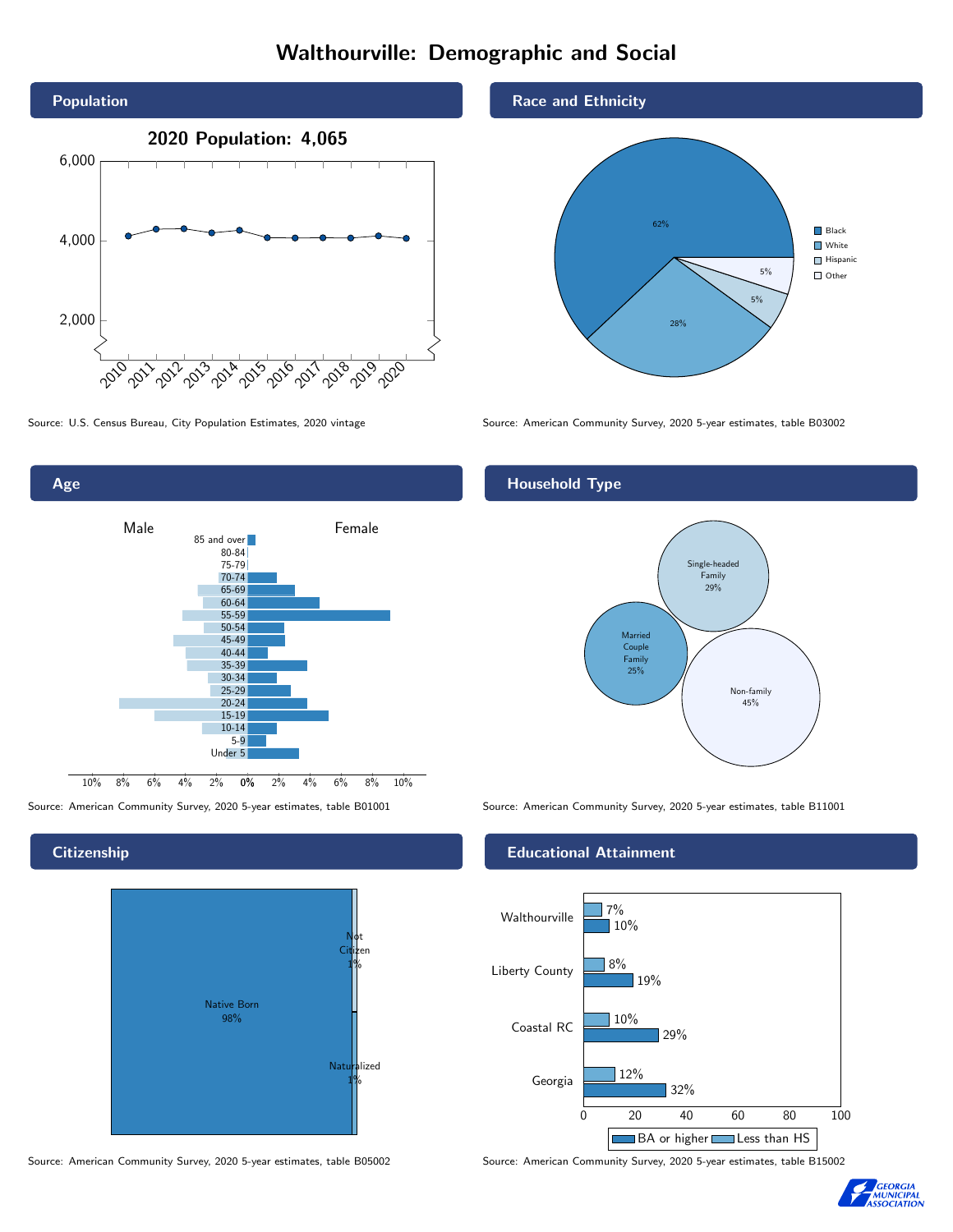# Walthourville: Economic







Source: American Community Survey, 2020 5-year estimates, table B23001 Note: Unemployment rate is based upon the civilian labor force.

### Household Income 0 50,000 100,000 150,000 200,000 250,000 Georgia Coastal RC Liberty County Walthourville \$85,691 \$78,108 \$61,342 \$63,131 \$61,224 \$57,267 \$50,411 \$52,714 Mean Median

Source: American Community Survey, 2020 5-year estimates, tables B19013 and B19025 Source: American Community Survey, 2020 5-year estimates, table B17010



#### Industry

| Agriculture, forestry, fishing and hunting, and mining      | $0\%$ |
|-------------------------------------------------------------|-------|
| Construction                                                | 2%    |
| Manufacturing                                               | 21%   |
| <b>Wholesale Trade</b>                                      | $0\%$ |
| Retail Trade                                                | 14%   |
| Transportation and warehousing, and utilities               | 17%   |
| Information                                                 | $1\%$ |
| Finance and insurance, real estate, rental, leasing         | 3%    |
| Professional, scientific, mgt, administrative, waste mgt    | $7\%$ |
| Educational services, and health care and social assistance | 23%   |
| Arts, entertainment, recreation, accommodation, food        | $2\%$ |
| service                                                     |       |
| Other services, except public administration                | 6%    |
| Public administration                                       | $4\%$ |

Source: American Community Survey, 2020 5-year estimates, table C24030

#### Poverty



#### Health Insurance



Source: American Community Survey, 2020 5-year estimates, table B28002 Source: American Community Survey, 2020 5-year estimates, table B18135